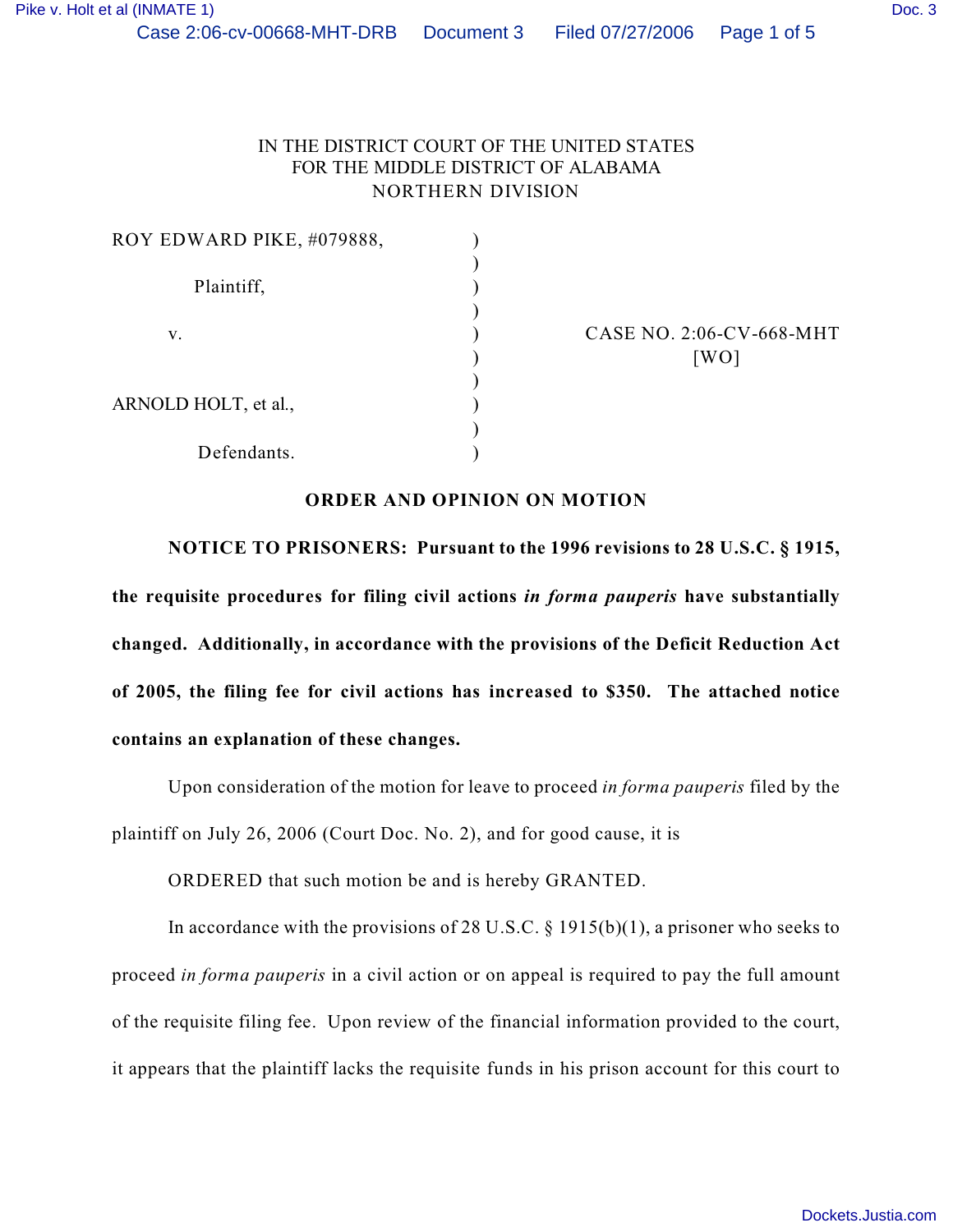require payment of either the entire filing fee or an initial partial filing fee. However, under the provisions of 28 U.S.C.  $\S$  1915(b)(1), this court must "assess and, when funds exist, collect" the \$350.00 filing fee from monies available to the plaintiff. In light of the foregoing and in accordance with the provisions of 28 U.S.C. § 1915(b)(2), it is further

ORDERED that:

1. The plaintiff shall make monthly payments of 20 percent of each preceding month's income credited to his account as payments towards the \$350.00 filing fee.

2. Those persons having custody of the plaintiffshall forward the above described payments from the plaintiff's account to the clerk of this court each time the amount in the plaintiff's account exceeds \$10.00 until the \$350.00 filing fee is paid in full. *Id.* 

To aid the plaintiff and those persons having custody of the plaintiff in complying with the requirements of this order, the clerk is DIRECTED to furnish a copy of this order to the inmate account clerk at the Bullock County Correctional Facility.

The plaintiff is advised that if this case is dismissed for any reason he remains obligated to pay the \$350.00 filing fee. The filing fee will be collected from any funds which become available to the plaintiff and will be forwarded to this court by those persons having custody of the plaintiff pursuant to the directives contained in this order.

Additionally, the plaintiff is advised that if he files a notice of appeal he will likewise be required to pay the requisite appellate filing fee which is currently \$455.00. Thus, if at the time the plaintiff files a notice of appeal he has the necessary funds to pay the \$455.00 filing fee, he must submit such amount to the court with the notice of appeal. Ifthe requisite funds are not available and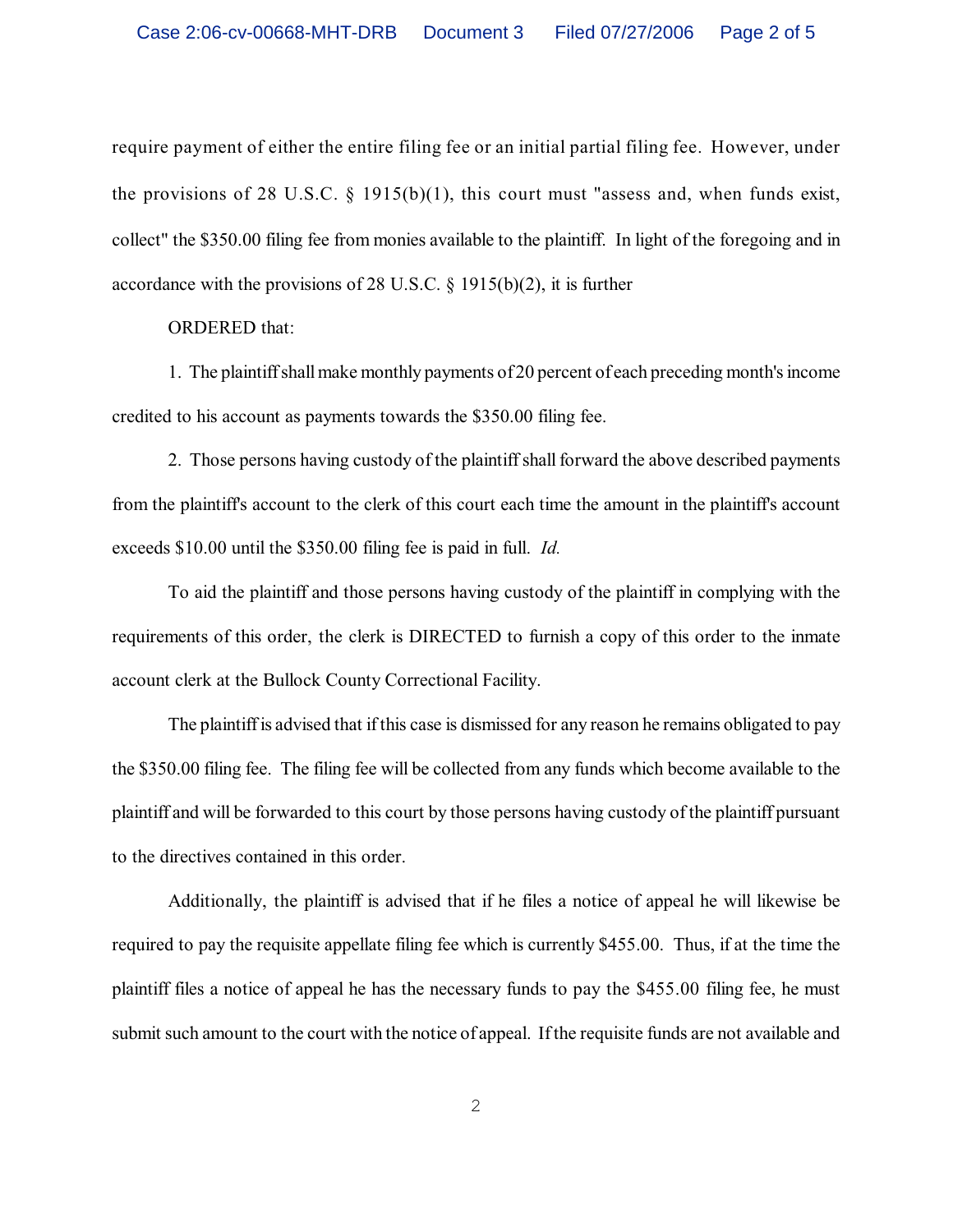the plaintiff seeks to proceed *in forma pauperis* on his appeal, he must complete an affidavit in support of such request and supply the court with a certified copy of his prison account statement for the 6-month period preceding the filing of the appeal. However, the plaintiff is informed that regardless of this court's determination on his *in forma pauperis* motion the entire appellate filing fee will be collected from those persons having custody of him from funds available in his prison account in a manner similar to that outlined in this order.

Done this 27th day of July, 2006.

**/s/ Delores R. Boyd** DELORES R. BOYD UNITED STATES MAGISTRATE JUDGE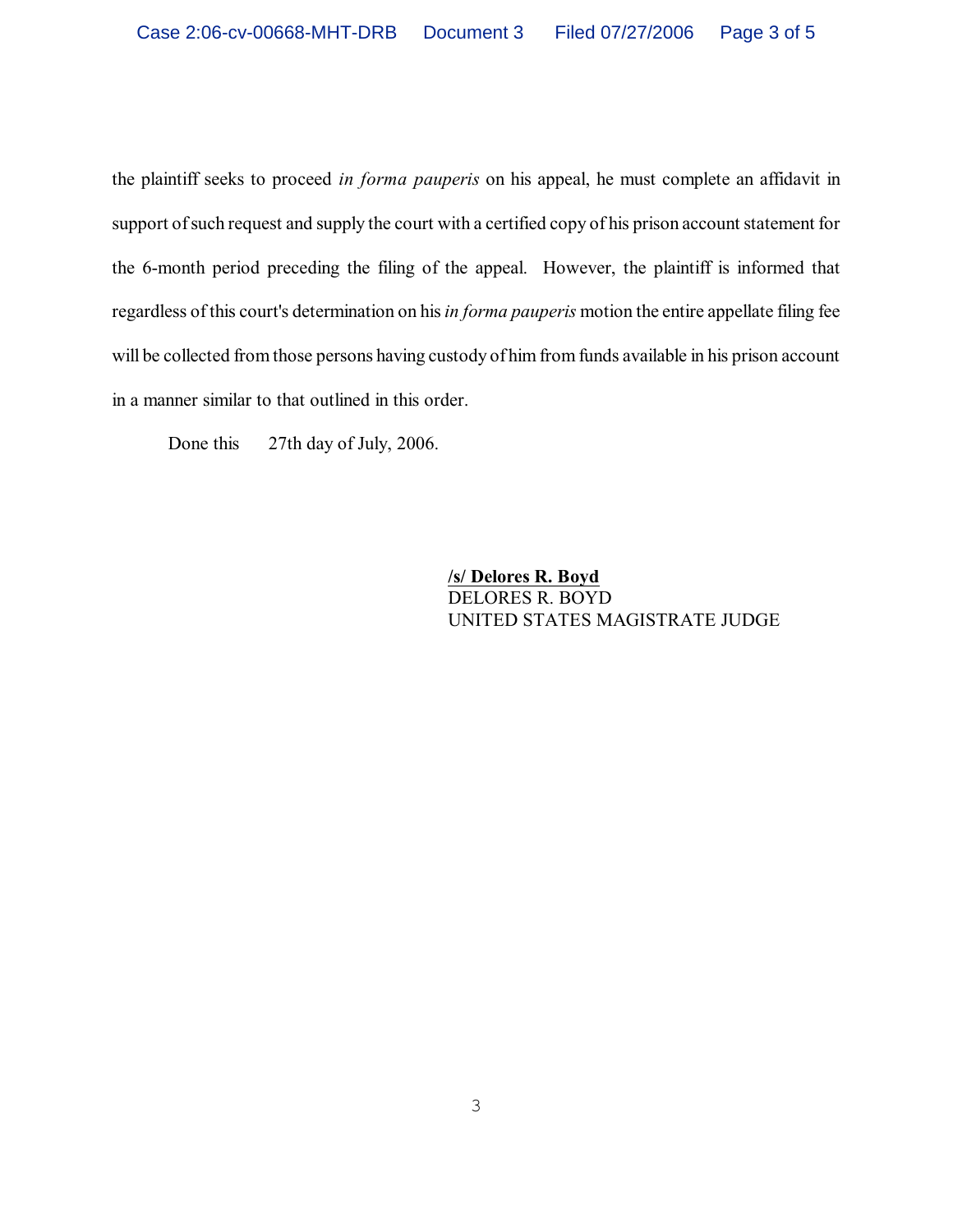## **NOTICE**

## INFORMATION TO PRISONERS SEEKING LEAVE TO PROCEED *IN FORMA PAUPERIS* PURSUANT TO 28 U.S.C. § 1915 IN CIVIL ACTIONS BEFORE ANY FEDERAL COURT

**In accordance with 1996 amendments to the** *in forma pauperis* **(IFP) statute governing civil actions in federal court, as a prisoner you will be obligated to pay the full filing fee of \$350.00 for a civil action**. **If you later file an appeal, the filing fee for the appeal is \$455.00 and you will likewise be responsible for payment of such fee. Thus, if at the time you file your action you have the funds available to pay the requisite filing fee, you must send such amount to the court with your complaint or notice of appeal and, if appropriate, your IFP application.**

If you do not have enough money to pay the full filing fee when your action is filed, you can file the action without prepayment of the filing fee. However, the court will assess and, when funds exist, collect an initial partial filing fee. The initial partial filing fee will be equal to 20 percent of the average monthly deposits to your prison or jail account for the six months immediately preceding the filing of the lawsuit, or 20 percent of the average monthly balance in your prison or jail account for that same six month period, whichever is greater. The court will order that you make the initial partial filing fee out of your prison or jail account or any other funds you have indicated are available to you. **If you fail to submit the initial partial filing fee, your case will be dismissed and the full amount of the filing fee will be collected from those persons having custody of you**.

After the initial partial filing fee has been paid, you will be responsible for paying the balance of the filing fee. To fulfill your obligation for payment of the full filing fee, each month you will owe 20 percent of your preceding month's income toward the balance on the filing fee. Pursuant to an order of the court, the agency that has custody of you will collect that money and send payments to the court any time the amount in the account exceeds \$10.00. **You are advised that the balance of the filing fee will be collected even if the action is subsequently dismissed for any reason, summary judgment is granted against you, or you fail to prevail at trial.** 

In order to proceed with an action or appeal *in forma pauperis* you must complete the affidavit in support of your request to proceed *in forma pauperis* and supply the court with a certified copy of your prisoner account statement for the 6-month period preceding the filing of the complaint or notice of appeal and return it to the court with your cause of action. If you submit an incomplete form or do not submit a prison or jail account statement with the form, your request to proceed *in forma pauperis* will be denied.

**Regardless of whether some or all of the filing fee has been paid, the court is required to screen your complaint and to dismiss the complaint if (1) your allegation of poverty is untrue; (2) the action is frivolous or malicious; (3) your complaint does not state a claim on**